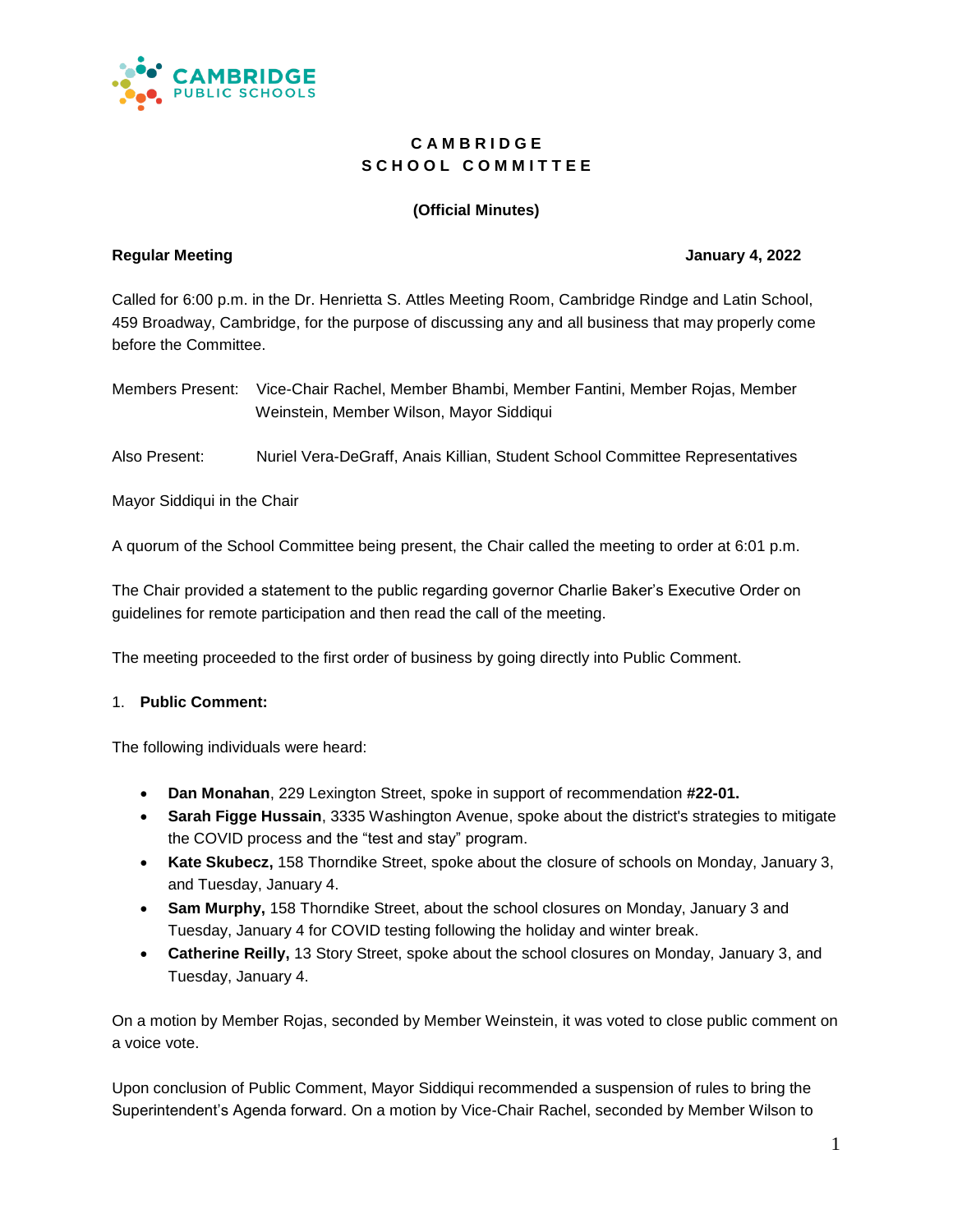suspend the rules to bring the Superintendent's Agenda forward, it was voted to suspend the rules on a voice vote.

Before turning the meeting over to Dr. Greer, Mayor Siddiqui provided a brief statement on the COVID testing wait times, particularly at the Peabody school on January 3 and January 4 following the winter break.

Mayor Siddiqui then turned the meeting to Dr. Greer, who presented her presentation virtually. Dr. Greer's full presentation can be found on the School Committee webpage [here.](https://docs.google.com/presentation/d/19Fmzgsso3gfs5glnn6yItC7advp4mrs23HJ6IXVg24I/edit#slide=id.gcf7ad4f831_2_104)

Dr. Greer's presentation included key takeaways that explained the school closures' reasoning on Monday, January 3, and Tuesday, January 4. There were 3,500 students tested on-site, with many student testers being first-time testers and 129 student-facing roles that included teachers and paraprofessionals. Dr. Greer also reported that the district is still awaiting the individual PCR test results, but schools will reopen on Wednesday, January 5<sup>th</sup>. Upon return, students must keep masks on as much as feasible. Dr. Dobbleteen also provided insight on the current pandemic and the reasoning and plan the Cambridge Health Alliance and the district had in regards to mitigating the virus after the holiday winter break.

**Member Rojas** inquired about tests being a snapshot of where the state is regarding the virus cases. If staff and students are tested on Sunday, they can still have COVID, so why aren't they tested again. Dr. Dobbleteen responded that it is mainly due to the rise in testing numbers following the winter break.

**Member Weinstein** asked if the safety measures currently in place are adequate. Dr. Dobbleteen responded that the current measures are both adequate and inadequate enough. Masks, social distancing, etc., are adequate in preventing the spread of the virus. However, the vaccination rates can be higher, and Dr. Dobbleteen encouraged those who need booster shots or are not vaccinated to do so. **Member Weinstein** asked if there is a percentage/number where the district needs to feel safe. Dr, Dobbleteen responded that DESE used to have an 80% goal, but that has changed due to the rise in the Omicron variant.

**Member Rojas** responded to **Member Weinstein's** comments regarding safety in school buildings by reporting that safety measures are in place and have been since students returned to in-person learning and before vaccines were available to them. Schools are safe, but vaccines make them safer and add extra security and reassurance from families.

**Vice-Chair Rachel** asked Dr. Greer if the email correspondence regarding positive cases is insufficient and if the district could potentially use a robocall to ensure families check their emails. Dr. Greer mentioned that if the numbers exceed the high 100s and 1000s, it can become difficult for the district to make phone calls to all families with positive cases. Dr. Brown added that an email/text system could work in place of robocalls if the calls go into the late evening. **Vice-Chair Rachel** also asked about the quarantine guidelines and when the quarantine starts. Dr. Dobbleteen responded that if a child is symptomatic, the quarantine begins at Day 0, and Day 1 will be the day after the child shows symptoms. If a child is asymptomatic, then Day 0 begins the day they are tested positive, and Day 1 is the day following the diagnosis date.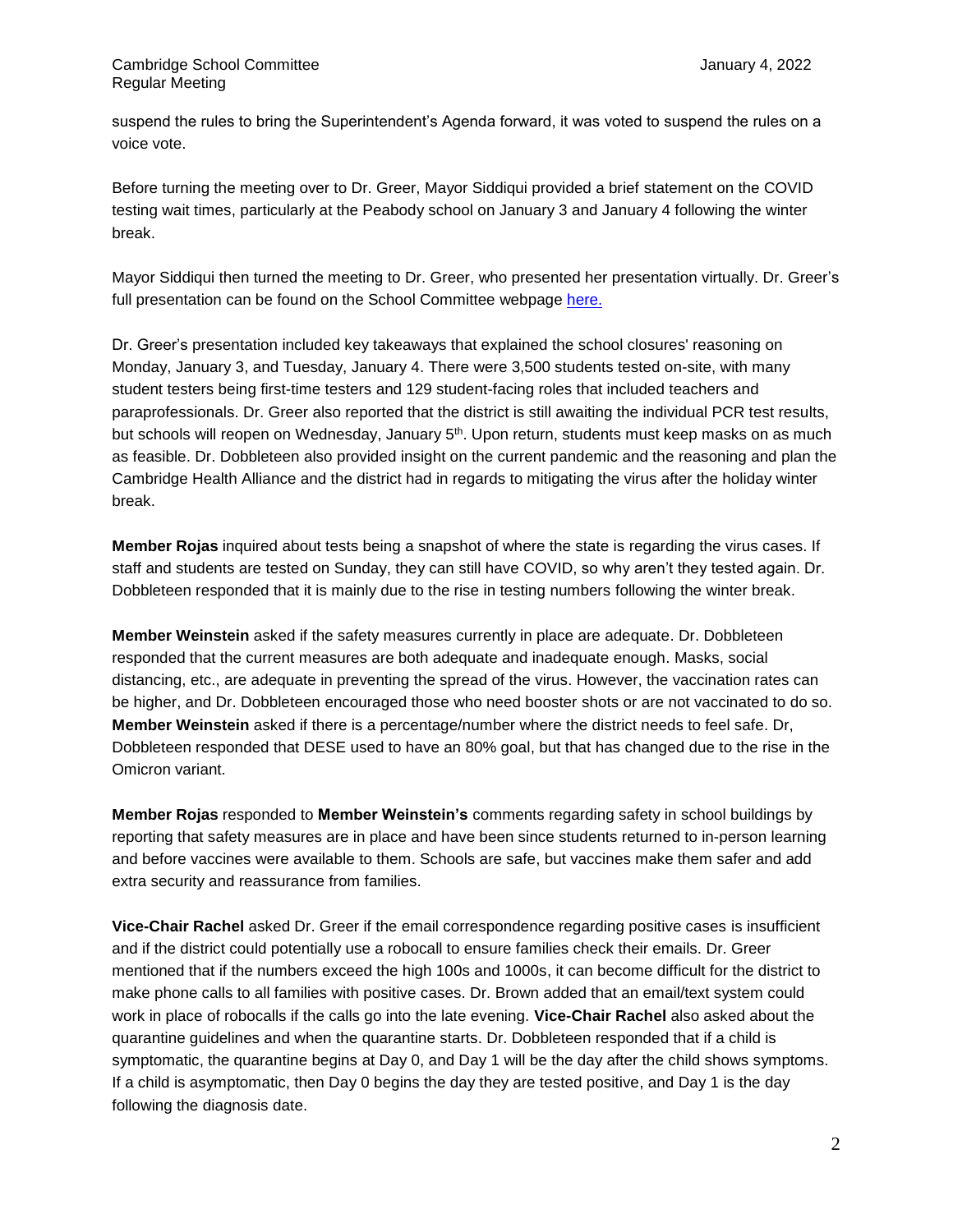**Member Fantini** thanked the Department of Health and Superintendent for ensuring safety for the students and committee and requested clarity on the 1000 potential positive cases and whether children need to stay home if tested positive. Dr. Dobbleteen clarified that anyone who tested positive should remain at home. **Member Fantini** inquired if there would be temperature checks or additional procedures at schools when they reopen after the winter break and if Dr. Greer met with the Health and Safety Committee before determining the school closures. Dr. Dobbleteen mentioned that temperature checks have been done and have not been very effective. Dr. Greer responded that she did not meet with Health and Safety Committee, but she did speak with Dr. Dobbleteen, Nurse Mackenzie, and the Health Department before deciding on the school closures. January 3 and January 4 will be used as snow days and made up at the end of the year. **Member Fantini** also inquired if there was any way to meet families' daycare and childcare needs when schools are closed. Dr. Greer responded that this is an ongoing topic that will continue to be explored.

**Member Wilson** asked about the timing of the test results as it seems results are taking a little longer than usual to get results. Mackenzie Shubert responded by explaining the testing process, PCR, and pool testing per student on Day 1 just in case a pool is positive. There is a significant delay in labs with test results turnaround times.

**Member Wilson** inquired about the remote options for students who must quarantine. Dr. Greer responded that currently, DESE does not allow districts to have a virtual schooling option. However, students in quarantine will receive instructional materials from their teachers. Dr. Turk clarified how instruction would happen for students who will be out of school due to quarantining, including Google Classroom. **Member Wilson** asked how does quarantine affect student attendance. Dr. Greer responded that quarantined students would be marked as absent, but the absence qualifies as an excused absence. **Member Wilson** asked if the district could consider options for consent forms on the spot for students who need to be tested but have not submitted consent forms. Dr. Brown provided some clarity on the issues, and the district has been doing clean-up with consent forms and collecting new forms but mentioned that consent forms could be available.

**Member Bhambi** asked two questions on supplemental learning for students during quarantine which centered around how are the supplemental learning plans communicated to parents and how can the district confirm that students at home can do the work? Dr. Turk clarified how plans are communicated to caregivers via phone, newsletters (both classroom and school-based) class syllabuses (at the upper levels). Teachers should check in with quarantined families to ensure they have the digital needs, and, if needed, ITCS can help distribute loaner Chromebooks and hotspots to families.

**Mayor Siddiqui** asked Dr. Greer to discuss the district's quarantine guidelines. Dr. Greer reported that the district Health and Safety Working Group is meeting tomorrow, and discussions are currently in the works with quarantine guidelines and an agenda item. Communications will go out after the Health and Safety Working Group, but for the next few days, the guidelines will be for 10-days as that is the current quarantine policy.

**Mayor Siddiqui** asked Dr. Greer to clarify and explain the District's strategy on combatting staff absences during the COVID spike. Dr. Turk, Dr. Madera, Dr. Gittens, and principals have been leading the work to deploy coverage in place of the absences of student-facing positions due to COVID.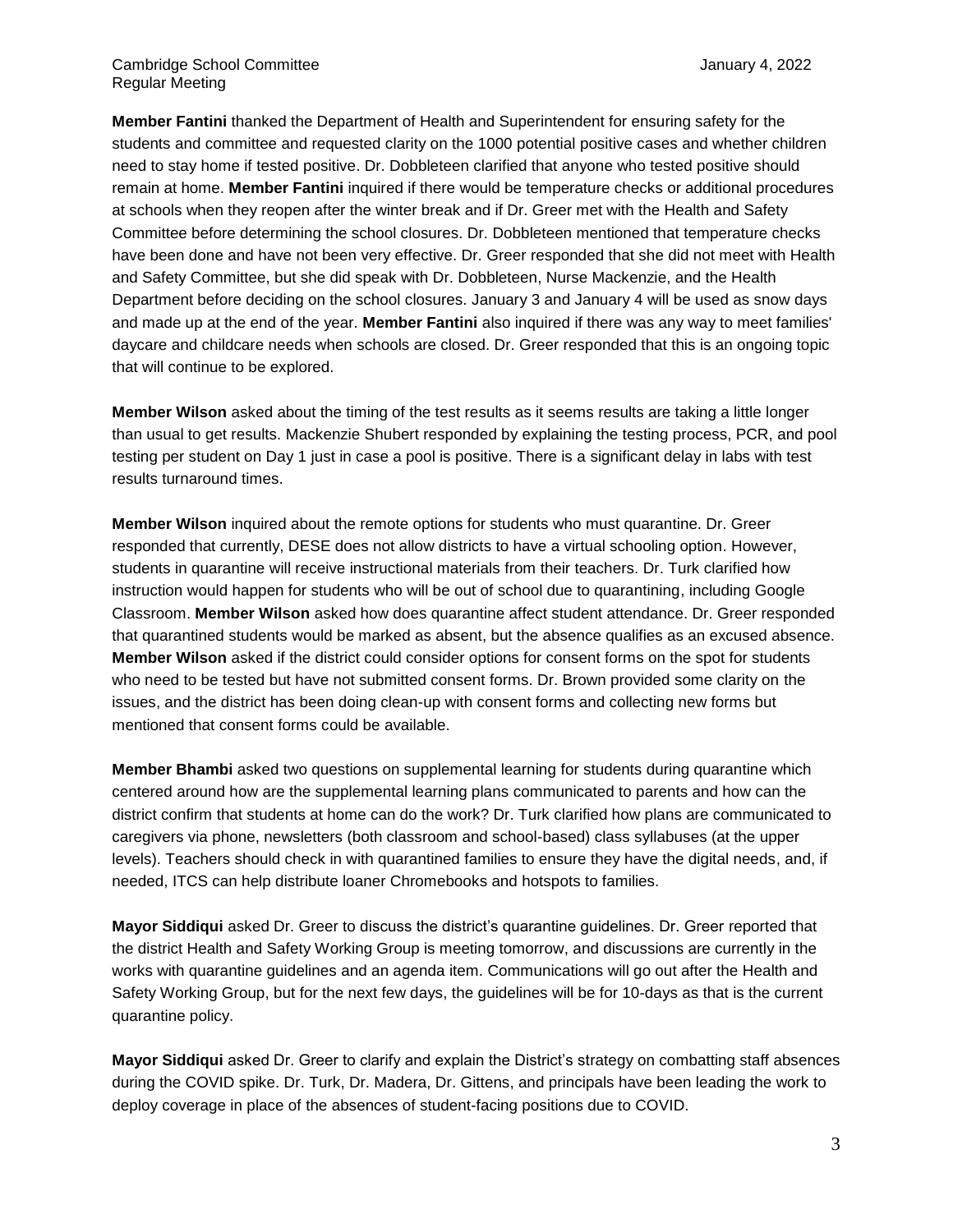**Member Wilson** asked how retired teachers and volunteers can sub for the district. Dr. Greer responded that they should refer to Human Resources for substitute opportunities.

**Member Rojas** commented that he is glad that this topic has led the Committee to talk about quarantine effects for children and consider the well-being of children during the pandemic.

**Student Member Killian** asked if the student being quarantined could be allowed to Zoom into the classroom. Dr. Turk responded that some teachers had done so during the pandemic, but it is not a district requirement, so it is not always available.

**Mayor Siddiqui** summarized the following steps on Dr. Greer's action plan. Families will be hearing from the district this evening regarding the testing update, and there may be a School Committee meeting before the next Regular meeting with a recommendation.

**Vice-Chair Rachel** asked about non-profits and if the districts should connect with them regarding childcare coverage. **Mayor Siddiqui** responded that it was feasible.

**Member Rojas** suggested that the Committee agree tonight on allowing the district to make changes to the quarantine policies after meeting with the Health and Safety Working Group. **Mayor Siddiqui**  responded that if the district makes simple changes to the quarantine guideline (i.e., 5 to 10 days), she is okay with those being made. If the district comes back with additional recommendations for the Committee, she can potentially call a Special Meeting. **Member Weinstein** thinks that improvements for safety can be made without the vote of the School Committee at a meeting. **Member Fantini** mentioned that he is happy with communications between the Mayor, Vice-Chair, Chair of the Buildings and Grounds Subcommittee, and the Interim Superintendent of quarantined guidelines.

**Member Wilson** inquired about testing throughout the week once school reopens. Dr. Greer responded that the district would implement their regular surveillance testing protocols.

# **2. Student School Committee Report**:

**Student Member Killian** reported some confusion from students regarding the school closures this week. Notifications from the district were only sent out to parents, and students are encouraging the district to be included in all COVID notifications and communications sent out to parents. **Student Member Killian**  also updated CRLS seniors and their college application status.

**Student Member Vera-DeGraf**f reported on the student concerns that the school will return to being fully remote due to the spike in COVID numbers. He recommended that the district send out communications to students to ensure that remote instruction is not a feasible option due to DESE not allowing virtual learning options.

**Member Fantini** asked if there was still is a daily morning video update. Both Student Members, Killian, and Vera-DeGraff reported that the daily morning video update was frequent at the beginning g of the school year, but there are none lately.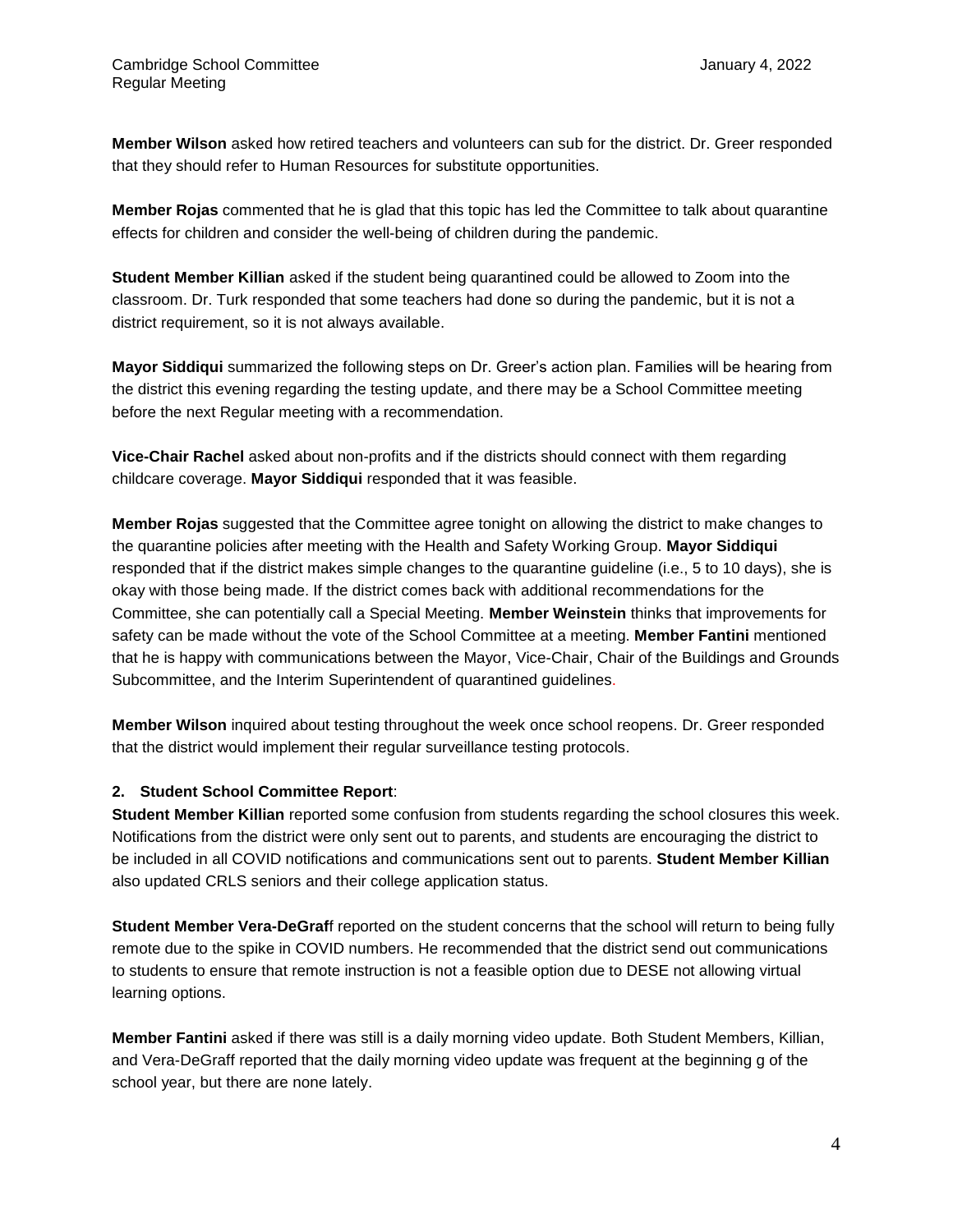**Member Wilson** expressed her gratitude to the Student School Committee Members.

**Member Bhambi** asked if CRLS was doing contingency planning. Dr. Turk responded that the guidance department has ensured that this is in effect and the young people will not be missing critical deadlines that will assist them in their future life planning. Dr, Turk also referred to the Workforce Group and the Cambridge Housing Authority.

**Student Member Vera-DeGraff** mentioned that colleges are aware of what is going on and are flexible with deadlines.

# **3. Presentation of the Records for Approval**:

• **December 21, 2021, Regular Meeting** 

On a motion by Vice-Chair Rachel, seconded by Member Weinstein, it was voted to accept the Minutes as written on a voice vote.

- **4. Reconsiderations**: **None**
- **5. Unfinished Business/Calendar: None**
- 6. **Awaiting Reports: None**
- **7. Superintendent's Agenda:**

**7a. Presentations**: Superintendent's Update The full presentation can be found [here.](https://docs.google.com/presentation/d/19Fmzgsso3gfs5glnn6yItC7advp4mrs23HJ6IXVg24I/edit#slide=id.gcf7ad4f831_2_104)

- **7b. CPS District Plan**: None
- **7c. Consent Agenda**:

**#22-01, Approval of the Memorandum of Agreement between The Cambridge School Committee (the "Committee") and Cambridge Education Association, Units A & B (CEA) on Conducting the Family Listening Conferences During the 2021-2022 School Year** be adopted as follows: That the School Committee ratify and approve the Agreement between the Cambridge School Committee (the "Committee) and Cambridge Education Associations, Units A & B (the "CEA") on conducting the family listening conferences during the 2021-2022 school year.

## **#22-02, Day & Residential Program Services not Available From the Cambridge School**

**Department** be adopted as follows: that the School Committee award contracts to the institutions as detailed in the list in amounts not to exceed the shown rates, funds to be provided from the General Fund and/or Grant Fund Budget, having been approved by the Operational Services Division of the laws of the Commonwealth of Massachusetts having been complied with:

| Program | Number | Amount      |
|---------|--------|-------------|
| Day     |        | \$34,715.10 |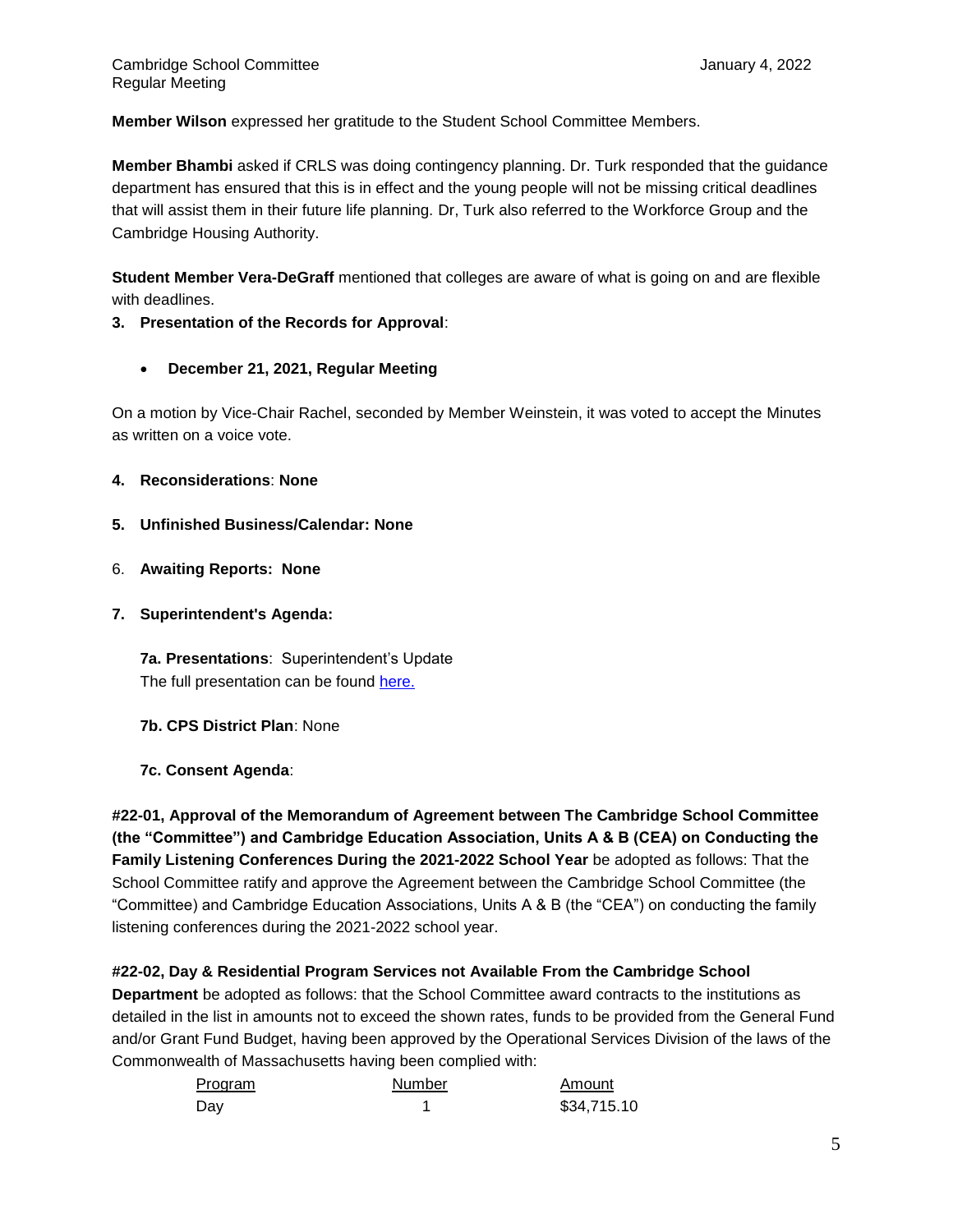Residential 45 Day

1 \$34,715.10

**#22-03, Contract Award,** be adopted as follows: that the School Committee award a contract to the following vendor for, Instructional Materials, funds to be provided from the General Fund Budget, Chapter 30B of the laws of the Commonwealth of Massachusetts having been complied with:

CDW Government LLC, 230 N. Milwaukee Ave., Vernon Hills, IL, for the period of February 1, 2022 through January 31, 2023 in the amount of \$75,000.00.

**#22-05, Grant Award,** be adopted as follows: that the School Committee accept and approve the grant award below in the amount and for the period indicated.

FY22 Massachusetts Cultural Council-STARS for the period of December 3, 2021 to June 30, 2022 in the amount of \$5,500.00. Grant SC22894.

**Description:** This MCC Stars grant will support a theater experience for third grade students at the Cambridgeport School. Through a theater residency program with Central Square Theater, students will write and perform a play about ecosystems and environmental preservation using the Charles River Basin as a case study.

Member Wilson removed **#22- 07,** Member Fantini removed **#22-04** and **#22-06** and Member Weinstein removed **#22- 08.** .

On the following roll call vote, items **#22-01** through **#22-03** and **#22-05** were adopted: Member Fantini YEA; Vice-Chair Rachel YEA; Member Rojas YEA; Member Weinstein YEA; Member Wilson YEA; Member Bhambi YEA; Mayor Siddiqui YEA.

## **8. Non-Consent Agenda**:

**#22-04, Contract Award,** be adopted as follows: that the School Committee award a contract to the following vendor for, Instructional Materials, funds to be provided from the General Fund Budget, Chapter 30B of the laws of the Commonwealth of Massachusetts having been complied with:

Sal's Production dba Sal's Pizza, 83 N. Broadway Ave, Salem, NH for the periods of January 3, 2022 to January 1, 2023 in the amount of \$128,700.00; January 3, 2023 to January 2, 2024 in the amount of \$128,700.00; and January 3, 2024 to January 2, 2025 in the amount of \$128,700.00.

Discussion followed on #**22-04. Member Fantini** inquired about the district using a vendor for New Hampshire and noted that he had done some research. Some districts such as Andover are making pizza for school lunches in-house and recommend the district try the in-house option upon the conclusion of the contract award. **Member Wilson** asked the reasoning for a three=year contract vs. a one-year contract. Ms. Spinner responded that the District is not obligated to continue the additional years and opt-out after year one. **Vice-Chair Rachel** inquired if the district looked into local vendors. Ms. Spinner responded that because the contract award is over \$10,000, the district had to go into a procurement process and become the total contract award is over \$50,000. a bidding process was through the city's Purchasing Department. Since there was a bidding process, the district is unaware if local vendors were included. **Member Fantini** mentioned that he looked into potentially securing a local vendor five years ago and could not find one.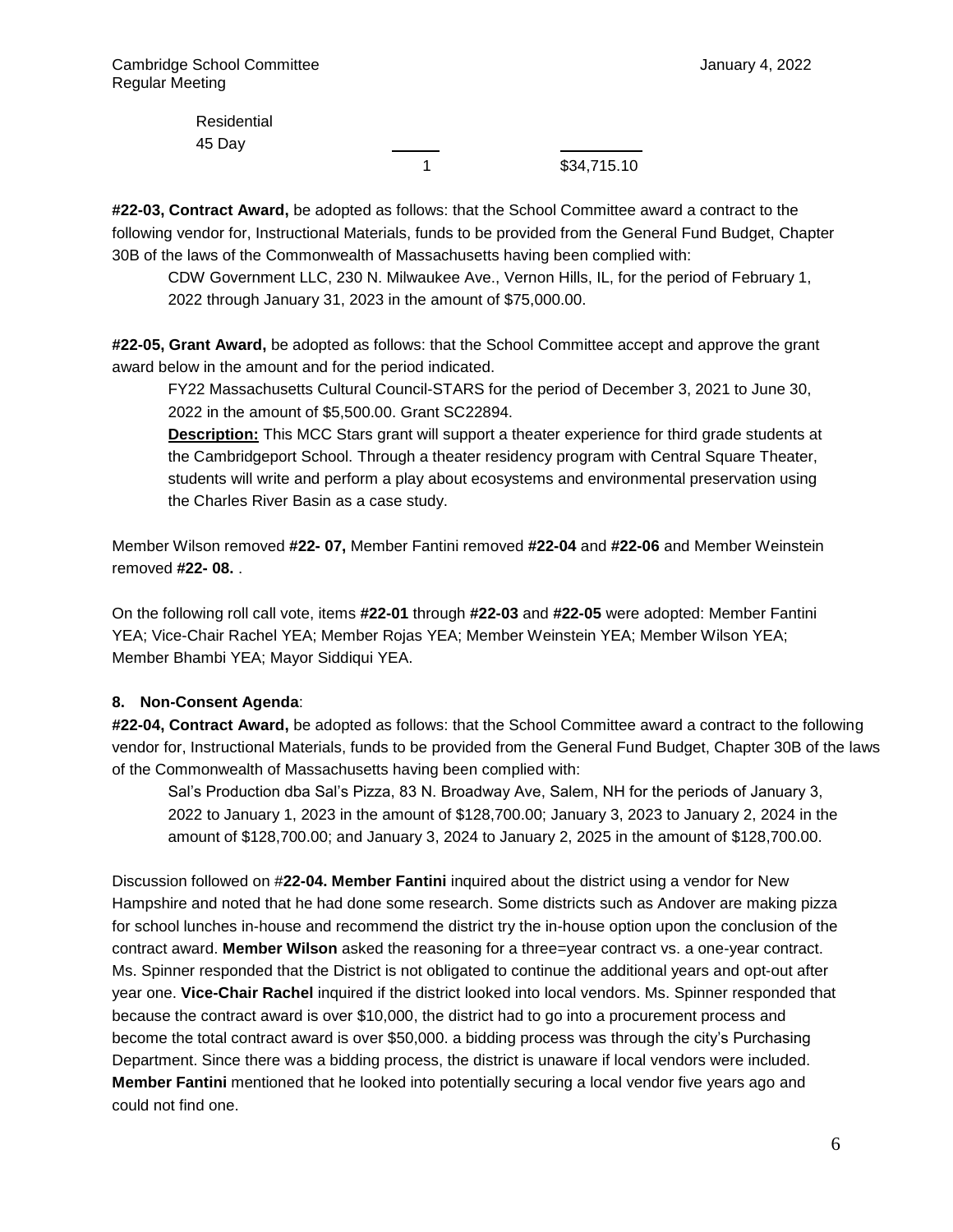On the following roll call vote, item **#22-04** was adopted: Member Fantini YEA; Vice-Chair Rachel YEA; Member Rojas YEA; Member Weinstein YEA; Member Wilson YEA; Member Bhambi YEA; Mayor Siddiqui YEA.

**#22-06, Grant Award,** be adopted as follows: that the School Committee accept and approve the grant award below in the amount and for the period indicated.

FY22 Early College Support Grant for the period of January 4, 2022 to June 30, 2022 in the amount of \$30,000.00.

**Description:** This grant will support the planning process to complete the district's application for the MA Early College Program Designation. The costs will include stipends for CRLS staff to work with the Early College Coordinator and a consultant to complete the district's Plan B application, including planning for internship opportunities, on-ramping programs, and accessibilities plans. The grant will also fund Early College promotional materials and events:

## A brief discussion followed on **#22-06.**

**Member Fantini** provided context on the contract award and gave recognition to everyone involved in the initiative. The district recently submitted B of the application. To become designated in the Early College Program. The Department of Higher Education will interview the district to determine if the District meets the standards of the Early College Program. **Member Wilson** inquired about the timeline of their acceptance. Dr. Gittens responded that students would know of their acceptance either late this week or early next week.

On the following roll call vote, item **#22-06** was adopted: Member Fantini YEA; Vice-Chair Rachel YEA; Member Rojas YEA; Member Weinstein YEA; Member Wilson YEA; Member Bhambi YEA; Mayor Siddiqui YEA.

**#22-07, Grant Award,** be adopted as follows: that the School Committee accept and approve the grant award below in the amount and for the period indicated.

CSUS 21st CCLC Cambridge Housing Workforce Program for the period of January 1, 2022 to August 31, 2022 in the amount of \$32,000.00.

**Description:** This is a sub-award from the Massachusetts 21<sup>st</sup> Century Community Learning Center (21st CCLC) grant to the Cambridge Housing Authority's Workforce Program at the Cambridge Street Upper School. Grant funds will be used to pay teachers and paraprofessionals at the contractual rate for collaborating with Workforce staff to provide CSUS students with academic support and enrichment opportunities during after school hours.

A brief discussion followed on **#22-07.**

**Member Wilson** mentioned that she would abstain from voting on **#22-07** due to being an employee of the Cambridge Housing Authority and Cambridge Housing Workforce Program. M**ember Fantini** asked for more background on **#22-07.** Dr. Gittens gave the context of the program by reporting that the program is a yearround program that combines academics and extracurricular. Approximately forty students from Cambridge Street Upper School will participate in the program after school from 3:15 p.m. - 6:00 p.m., including homework. Self-advocacy strength skills, and STEM activities. This grant award covers the cost of staffing for the program.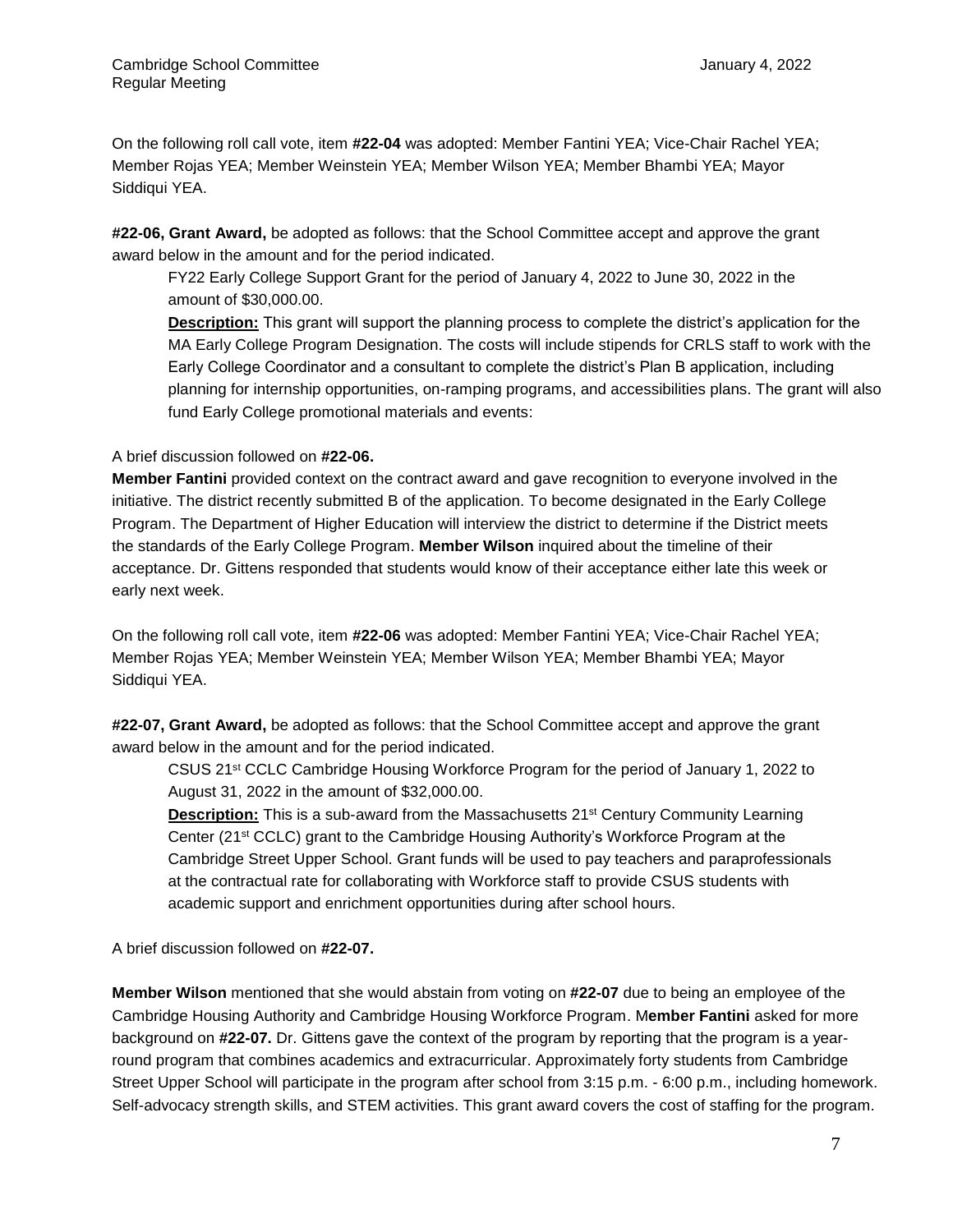On the following roll call vote, item **#22-07** was adopted: Member Fantini YEA; Vice-Chair Rachel YEA; Member Rojas YEA; Member Weinstein YEA; Member Wilson ABSTAINED; Member Bhambi YEA; Mayor Siddiqui YEA.

**#22-08, Grant Award,** be adopted as follows: that the School Committee accept and approve the grant award below in the amount and for the period indicated.

FY22 Nellie Mae Education Foundation-Youth Equity Summit for the period of September 1, 2021 to February 1, 2022 in the amount of \$7,500.00.

**Description:** This grant will reimburse the district for partial costs of the Youth Equity Leadership Summit held at CRLS on September 25, 2021. Costs to be covered include stipends for alumni participation (\$230), project consultation (\$1,500), and Target Gift Cards (\$5,770) for youth participation

A brief discussion followed **#22-08**.

**Member Weinstein** inquired about the next steps regarding the Youth Equity Leadership Summit. Mr. Fernandez responded recommendations made by students during the summit were presented to the Superintendent and school leaders. The grant came after the summit was held. However, Mr. Fernandez noted that another summit would be happening soon.

On the following roll call vote, item **#22-08** was adopted: Member Fantini YEA; Vice-Chair Rachel YEA; Member Rojas YEA; Member Weinstein YEA; Member Wilson YEA; Member Bhambi YEA; Mayor Siddiqui YEA.

## **9. School Committee Agenda (Policy Matters/Notifications/Requests for Information)**: **None**

## **10. Resolutions (letters of congratulations, letters of condolence)**: **None**

#### **11. Announcements**:

Member Wilson thanked the Executive Secretary and the Confidential Secretary of the School Committee for planning the School Committee inauguration on January 3, 2022. Member Wilson also announced that CRLS scholarships would be out soon.

Member Rachel thanked Member Wilson for her efforts in planning the School Committee inauguration and volunteering to be the School Committee member liaison in planning the event.

Member Fantini announced that his family has distributed a scholarship for CRLS students who will be attending Bentley University for the past twenty-five years.

## **12. Late Orders**: None

## **13. Communications from City Officers:** None